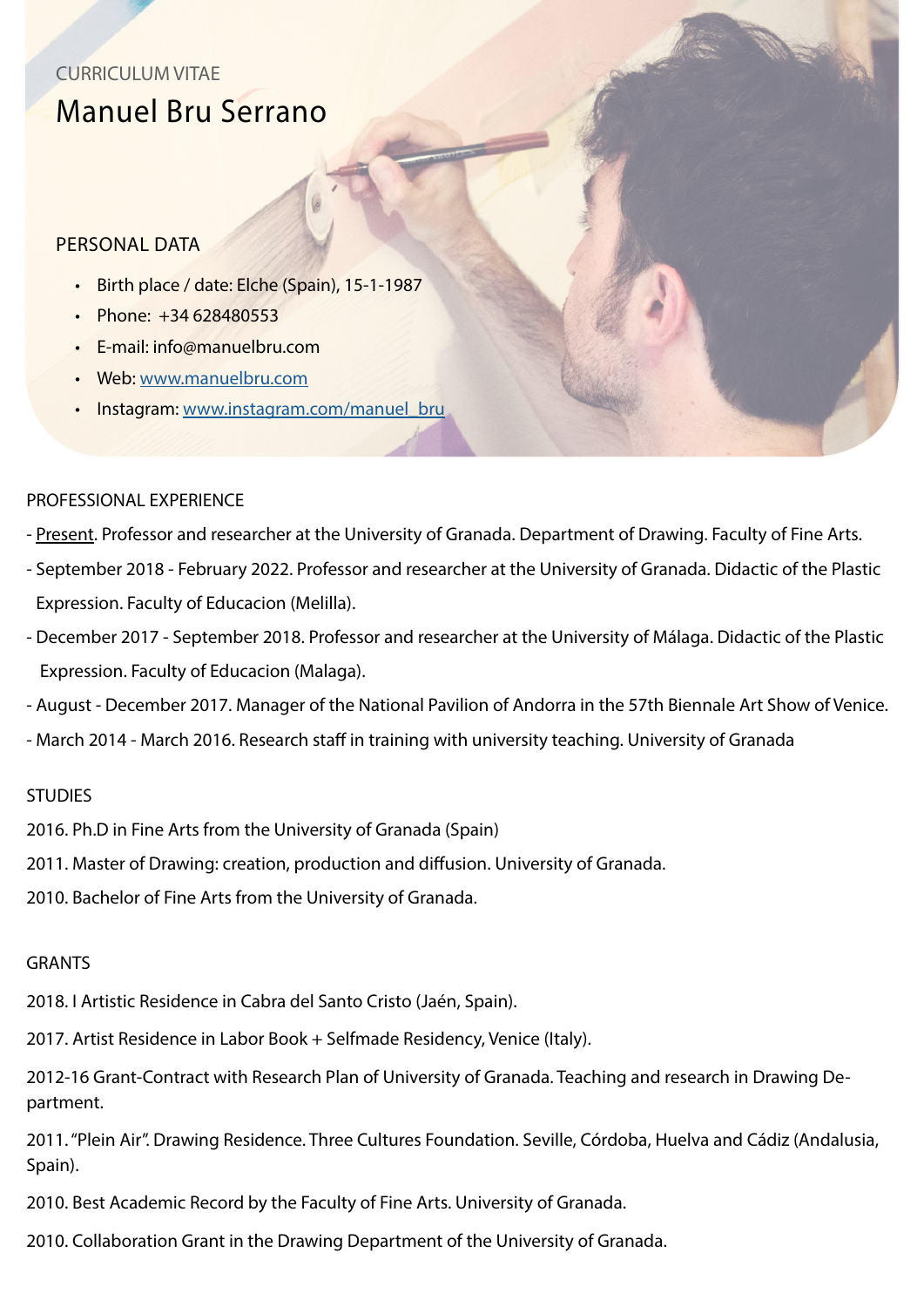#### SOLO EXHIBITIONS

- 2021. "La revolución que viene". Center of Contemporary Culture l'Escorxador, Elche (Spain). 2021. "La revolución que viene". Exhibition hall Juan Antonio Díaz, Cabra del Santo Cristo (Jaén, Spain). 2019. Synchrony. Narrenkastl, Frohnleiten (Austria). 2018. "Synchrony." NH Mindoro Hotel / MARTE Art Fair, Castellón de la Plana (Spain). 2017. "Desde el Big Bang". Centro 14, Alicante. 2016. "A través del Big Bang". CCC L'Escorxador, Elche. 2014. "El cuento de nunca acabar". Caja Rural de Granada. Granada.
- 2010. "Uccelli". Espacio Crea, Elche.

#### COLLECTIVE EXHIBITIONS

- 2022. "25 Aniversario". Ceferino Navarro Gallery. Granada.
- 2021. "Sin filtrar". Exhibition hall Juan Antonio Díaz. Cabra del Santo Cristo, Jaén.
- 2021. "Próxima apertura". Belleartes Space, Cáceres (Spain)
- 2020. "Las habitaciones del emperador". Crypt of the Carlos V Palace of the Alhambra. Granada.
- 2019. "MACC 2019". Exhibition hall Juan Antonio Díaz. Cabra del Santo Cristo, Jaén.
- 2019. "Retratos de cinco mamíferos y un invitado". Arrabal y cia. Gallery. Granada.
- 2019. "Luz, fuego, destrucción". ESPACIO Space, Granada.
- 2019. "Treinta". Colón's House of Huelva.
- 2019. "No binario". La 13 Art Gallery. Huelva (Spain).
- 2018. "Cabra" Exhibition hall Juan Antonio Díaz. Cabra del Santo Cristo (Jaén).
- 2018. "A thousand colors" Literary, artistic and scientific center of Granada.
- 2018. "Alharma 2018". Espacio Aguacate. Granada.
- 2017. "Parthenogenesis". Two artists, Labor Book + Handmade Residence, Venice (Italy).
- 2017. CICREART Congress. Science Park of Granada.
- 2017. "Propuestas". Centro 14, Alicante.
- 2016. "Recordando a... 20 aniversario" Gallery Ceferino Navarro. Granada.
- 2016. "Emilio Sdun Memorial: postal art". Museum of Jaén.
- 2016. "La visibilidad del pensamiento". Cuarto Real of Santo Domingo. Granada.
- 2016. "Premiados del Certamen Desencaja" Economic Society of Friends of the Country, Málaga.
- 2015. "Maremagnum". Cultural house Francisco Rabal. Águilas, Murcia.
- 2014. Selected work in the 50th National Painting Contest of Pozoblanco, Córdoba.
- 2014. Selected work in the XVI Young Plastic Arts Contest of Granada.
- 2014. I International exhibition of postal art: "Esperanza recuerda". BBAA Faculty of Granada
- 2013-14. "Poemas de la Vega". Traveling exhibition for 36 schools in Granada.
- 2013. "La vida breve: Dibujos para una ópera". Pinillos House, Cádiz